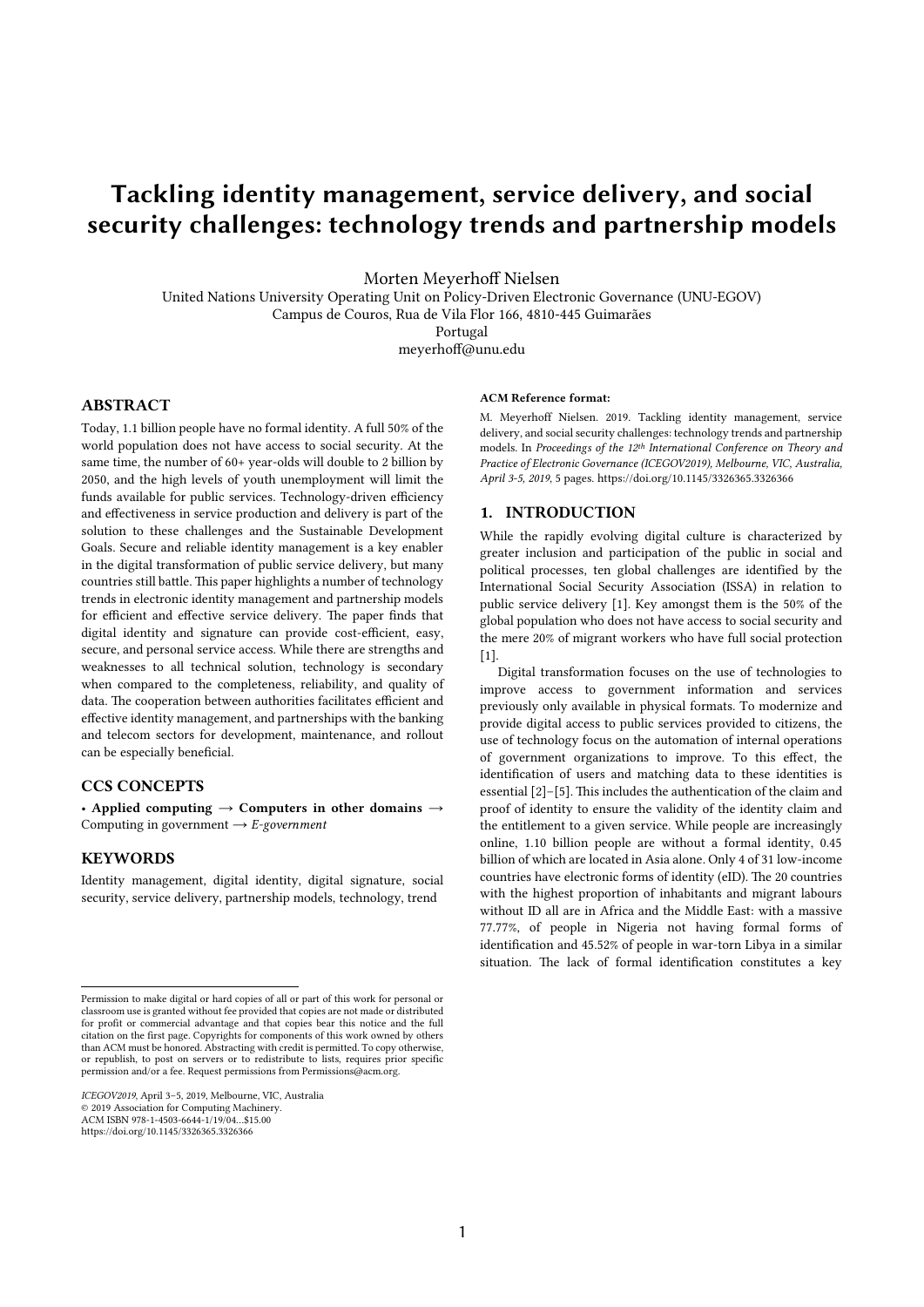challenge for the planning public of service delivery, their financing, and actual delivery [1].

Inequalities in relation to service access weaken social cohesion, but they are also a challenge in relation to the Sustainable Development Goals (SDGs). For instance, ICT-enabled cost and burden reduction in public service delivery can support the Agenda in a number of ways. Productivity growth within the public sector may release resources to promote other development goals (SDG 8). Efficient and effective back-office use of ICT, combined with administrative burden reduction, helps promote just, inclusive, and sustainable economic growth, and employment and decent work for all (SDG 8 and SDG 16). As an essential part of a resilient public sector infrastructure, technology can promote sustainable industrialization and foster innovation in the private sector and civil society (SDG 9). Similarly, the inability to effectively plan, address communicable diseases, environmental and economic disruptions are problematic, as these happen with increasing frequency [1], [6], [7].

Demographic changes, which are due to the number of 60+ year-olds doubling to 2 billion by 2050 and 40% unemployment rate of current youth, hinder the funding of social security or assistance due to lack of tax generation  $[1]$ . This is compounded by the fact that up to 45% of work activities are potentially being automated in the future [8]. Resource-constrained and lowincome countries, and micro- and small-states are particularly vulnerable and face challenges in relation to market forces and environmental disruptions, internal capacities, human and financial resources [1], [8].

The question is how to take advantage of technology for a positive disruption of the way we identity management and public service production and delivery is approached? How to increase productivity, cost efficiency, and service quality? How to reach everyone in the society and, particularly, the weakest?

#### 2. METHODOLOGY

As an exploratory paper, keyword searches were used to explore the topic in key academic databases [9], [10]. Databases included Web of Science [11] and Google Scholar [12]. As the paper focus on current trends and themes, additional key word searches were carried out on the Internet in order to identify any focal areas in non-academic writings. While the paper draws on publications from the 1990s onwards, the focus on current thematical trends mean that newer publications were of particular interest. This also means that this paper is not a classical review of academic literature.

Keywords used include "electronic identity", "eID", "electronic identity management", and "digital signatures". Keywords are combined with terms such as "sim card", "ID card", "mobile", "cost", and "price".

# 3. EQUITABLE, EFFICIENT AND EFFECTIVE SOCIAL SECURITY AND PUBLIC SERVICE **DELIVERY**

As the world stands at the threshold of a new industrial revolution [13], the fusion of technologies, the blurring of lines between the digital, physical, and biological spheres is seemingly increasing. This amplifies the demographic, economic, and environmental challenges seen in the last decades. Doing nothing will put the public sector and service delivery under increasing pressure, but if handled correctly it is a unique opportunity to improve productivity and re-invent service delivery.

The velocity, scope, and systems impact are vastly different than in past industrial revolutions. Digital technologies are impacting almost all industries in every country at a depth and breadth such that are transforming entire systems of production, management, governance, and professional and personal lives [13]–[15]. A new logic is potentially emerging, and capacities to increase efficiency and effectiveness are shaping society, the private sector, and also the public sector in the way they are organized, citizens expectations and behaviour.

The successful management of ICT is essential to the implementation of innovative solutions to address rapidly evolving social security needs and expectations. Emerging technologies open new service delivery possibilities that seemed futuristic only a few years ago. Failure in keeping up with the latest developments or in implementation can have serious enterprise-wide consequences, reaching the political level when impacting on the capacity to meet public expectations. ICT is not only a matter of interest for the involved professionals and specialists, but has also become of strategic importance for CIOs and decision makers in social security institutions [16].

For public sector service production and delivery, efficiency and effectiveness are limited by the lack of proper means of identification and identity management. Reliable and unique identification of individuals is the basis for a multitude of public services: this includes planning of infrastructures, service delivery and rights to vote, travel, and to access a given service. Efficient identification for service delivery can help improve reach and service quality. Sharing of account information or even the use of single accounts, such as India "Zero Rupie" account, or Denmark single-account (or NemKonto), are examples of such initiatives [3], [5], [17], [18].

Similarly, front-office location, staffing, channel mix (physical, written, telephone or online self-service) are largely dependent on identity management and the people physical location. Backoffice automation and cost-efficiency are facilitated by the ease and reliability of identity management. Administrative burden reduction facilitated by once-only-principle is linked to the ability to check identities and data across systems without making the individual or business the proverbial "carrier pigeon" of information between authorities [5], [7], [19]–[21] In fact, backoffice efficiency can be combined with proactive and personalised service delivery, such as the one seen in Stockholm comparative services offers on jamfor.se (hotel booking inspired). This, in turn, has socio-economic benefits, can improve private sector competitiveness and job creation, and equitable, efficient and effective social security and service delivery [7], [22].

#### 4. TECHNOLOGY TRENDS

In this light, the latest technology and partnership trends are highlighted with a particular focus on successful identity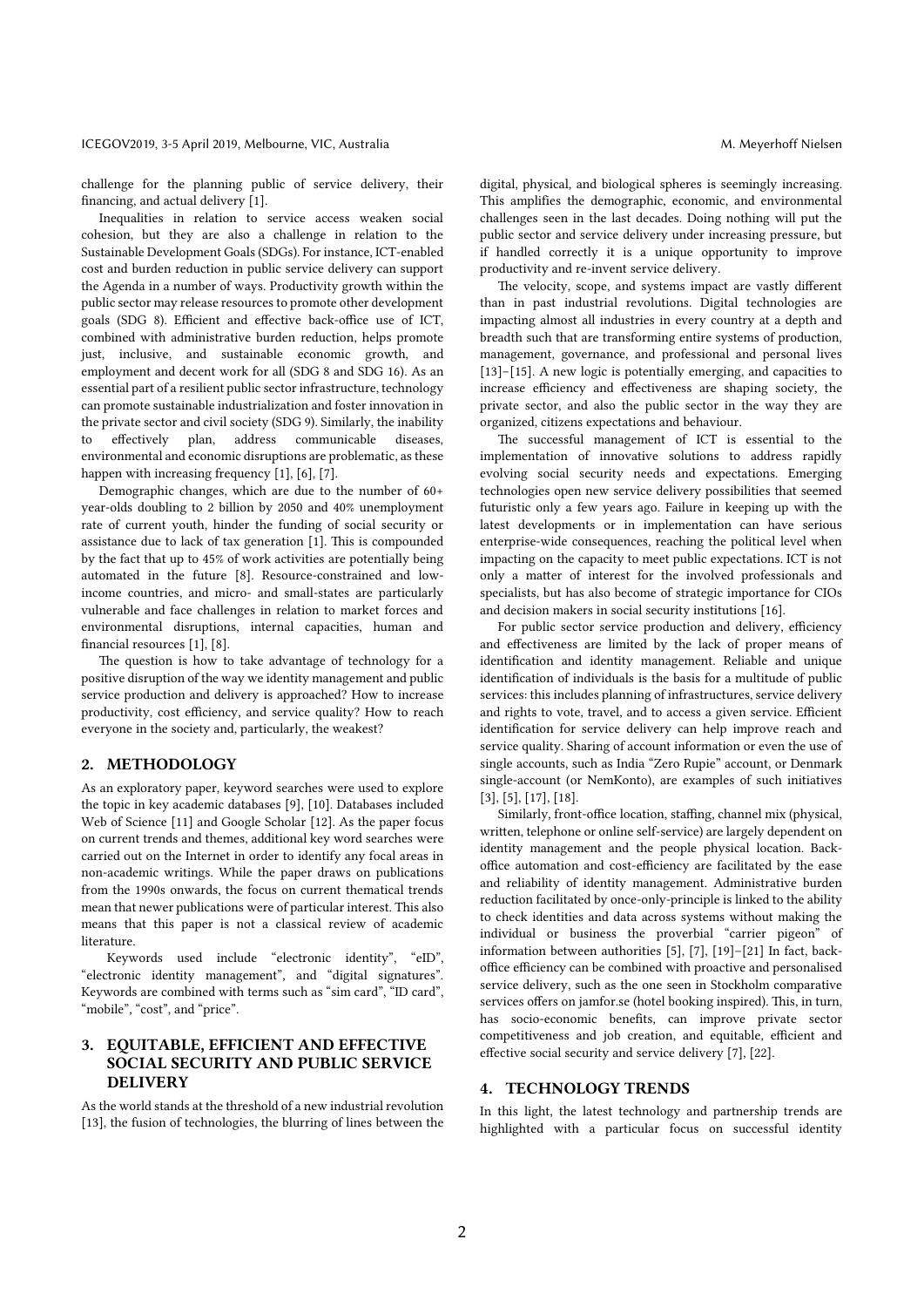Tackling identity management, service delivery, and social security racking identity management, service denvery, and social security<br>
ICEGOV2019, 3-5 April 2019, Melbourne, VIC, Australia<br>
CEGOV2019, 3-5 April 2019, Melbourne, VIC, Australia

management and the provision of social services, in both developed and emerging economies.

The academic literature identified can be clustered into two general groups. Both focus on the importance of eIDs as a facilitator of more efficient and effective public sector production and service delivery through various technical means.

The first cluster is technically focused. Key have been security [23], [24], interoperability [25]–[27] and architecture [28], [29]. While technology developments are rapid, the academic literature seem to have had a particular focus on electronic identification enabled by ID cards (i.e. chip cards) in the 1990 [28], [30], [31], whereas blockchain and smart ID has emerged in the last few years. These are often conceptual in nature and do not necessarily include the technical detail seen in the earlier literature mainly [32]. The second cluster constitute a number of sub-groups including single case studies, particularly European countries, such as Austria [28], Denmark [33], Poland [24], India [34] and Iraq [35], the lack of eID as a barrier to the digitization of service delivery [27], [28] and personalization [4]. Other focus areas includes the importance of trust in national contexts [2], [17], [24] and perceptions [31]. Others have focused take-up [37] as well as different theoretical acceptance and trust models [38], but also the conceptual cases made for e.g. smart and blockchain enabled identification and signatures online.

While many have argued in favour of personalised and proactive service delivery, UNU-EGOV research highlights that most public service delivery is still fragmented and organised in administrative silos [7], [19], [39]–[43]. While the last three decades have seen countries and authorities increasingly move towards single points of entry – such as one-stop-shops and shared service centres – and providing services on multiple channels and devises, there is only limited evidence of actual personalisation. That said, the public sector still has some way to go to provide really user-centric and personalised services: Services which are accessible, easy to use, and use everyday language [4], [7], [20]

In this connection, digital identities and signatures are early enablers emerging in the the 1990s and early 2000s. Initially, secure login was based on a simple login and password, but not requiring three-factor authentication. To date, most eID solutions have been based on chips in physical ID-cards or various code generators [3], [5]. With the popularity of smartphones and tablets, ID-cards requiring card readers have been problematic and sim-card based mobile versions have gained popularity. Essentially, ID-card based solutions have been inoperable with service access on mobile devices [5], [27]. That said, an ID-card based solution is relatively easy to use but does require card readers and for the user to install various drivers. Therefore, the usability is lower than a simple key-card solution like the one currently in use in Denmark, for example. In economic terms, the sim-card based solutions cost about €3.50 to issue, which is substantially lower than the roughly €24 chip-enabled ID-card. [30], [44]. Recent technology solutions, whether Blockchainenabled or not, have focused on biometrics and apps [5], [18]. Voice recognition and fingerprint scanners have improved in

quality and came down in price. That said, fingerprint scanners are generally only available as separate devices or on high-end smartphones and tablets, being a real barrier to home use. The usability barrier is thus similar to that of ID-card solutions and the required card readers or special code generators as often seen used by banks. App-based solutions are gaining in popularity. They are based on the electronic boarding card concept and generally include key personal details, a picture, and a QR code. Certificates are released and exchanged as with most other technical solutions [3], [5].

The key difference here is the price point. Once the backend system and databases are in place, solutions using stock app "wallets" can be as cheap as  $€0.30$ . The challenge for emerging economies is that smartphones are not yet the standard mobile device. In Sub-Saharan Africa, for instance, only 20% of mobile phones are currently smart. However, here SMS-issued codes can be utilised for sim-card based solutions [5], [45], [46].

While the technology, usability and price-points of eID and digital signature solutions vary, all are depending on a key precondition: that is, completeness, quality, and reliability of the population data. Without a reliable population register, no technical solution will be able to provide unique and secure physical or digital identification. Also, all technical solutions require internet connectivity by at least one of the involved parties to attest the validity of a digital identity. Digital identity and signature can provide easy, secure, and personal service access while being cheaper. However, there are strengths and weaknesses in all technical solutions. The technology is secondary and should not be chased. The completeness, reliability and quality of data are essential parameters. Cooperation between authorities can facilitate this. Essentially, the technical solution is unimportant REF.

# 5. PARTNERSHIP MODELS TACKLING CURRENT CHALLENGES

Multiple partnership and financial models for sustainable deployment and use of both electronic identities and signatures exist. Looking at different national experiences shows that someone must be mandated to ensure the development of key registers and enables like eIDs and digital signatures on behalf of the entire public sector. Similarly, the use of key enablers must across government must be ensured e.g. by mandated compliance of national identity management solutions, to optimize data quality and reuse said data [47]–[50].

National also experiences highlight that public-private partnerships for joint development, use and roll-out of eID is fruitful. As seen in countries like Estonia [27], [51]–[53], Denmark [33], [49], [54] or a micro-dependency like the Faroe Islands [50], cooperation with the financial sector is particularly fruitful when it comes to joint development, maintenance, funding, and roll-out. What such partnerships provide is a critical mass of users and volume of use. This benefit both the public and private sector partners. It is also advantageous for users as they only have to deal with one form of eID for secure and private access to key public and private services online. Depending on the technical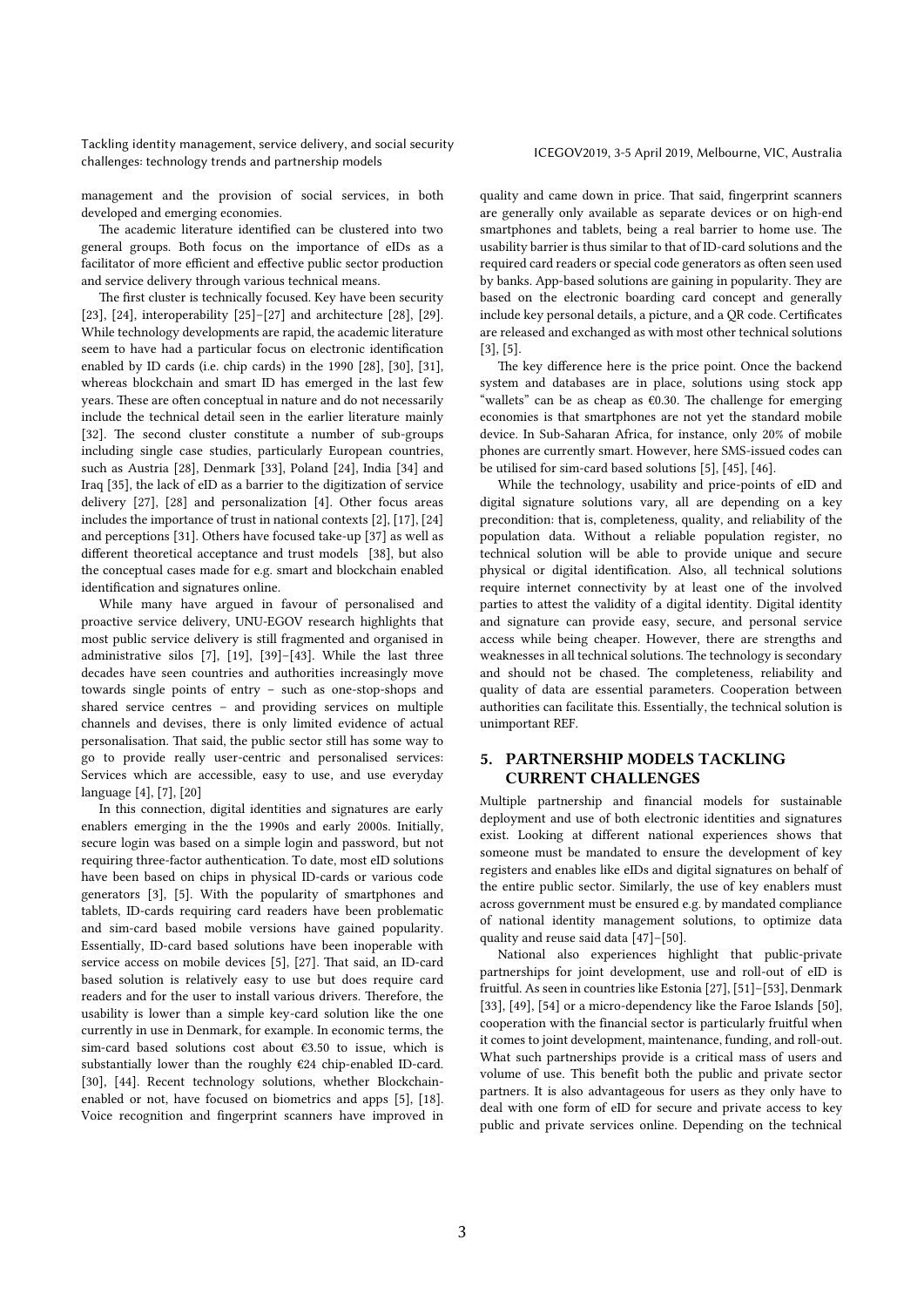#### ICEGOV2019, 3-5 April 2019, Melbourne, VIC, Australia M. Meyerhoff Nielsen

solution, cooperation with the telecom sector is also of interest, particularly in relation to sim-card based options. The lack of such partnerships to create critical mass and take-up is illustrated in the limited take-up of eID solutions in countries such as Japan [49], [55], [56], Georgia [48], [57], [58], and others [5].

Cooperation with the private sector and civil society organisations are also beneficial to capture and digitise unregistered individuals and entities when identified, in a collaborative cross-governmental effort. Essentially, different partners can cross-check a centralized and shared population register when engaging with end-users: if already included, a service request can be processed immediately; if not, registration can be made and the service requested can subsequently be processed. The benefit of this type of collaboration is the jointreach of multiple partners, the speed with which unregistered individuals can be captured in the population register, and a sharing of the burden of doing so. In fact, this type of approach may not even require the allocation of additional funding or staff.

#### 6. CONCLUSION

The research supports the importance of a strong, clear mandate to ensure the digital transformation. Multiple cases have confirmed the benefits of a politically-driven and motivated public sector modernization process. What research and national experiences also show is the need for high level of intergovernmental cooperation and decision-making. In short, a strong governance model, a collaborative and coordinated approach is required for the successful digital transformation; including with the private sector. A strong mandate of the mandated body in case of conflict or indecision is essential. This is particularly important to efficient and effective identity management in relation to ensuring the completeness and maintenance of population data, the quality of said data, data protection and privacy, access and reuse of population, and associated data across government on a once-only basis. The technology choices in relation to the actual eID and digital signature are shown as being secondary to data quality.

### ACKNOWLEDGEMENTS

This paper is a result of the project "SmartEGOV: Harnessing EGOV for Smart Governance (Foundations, methods, Tools)/NORTE-01-0145-FEDER-000037", supported by Norte Portugal Regional Operational Programme (NORTE 2020), under the PORTUGAL 2020 Partnership Agreement, through the European Regional Development Fund (EFDR). It was also supported in part by the European Commission (OpenGovIntelligence H2020 grant 693849), and Estonian Research Council (PUT773, PUT1361).

#### **REFERENCES**

- [1] ISSA International Social Security Association, "Ten global challenges for social security," Geneva, 2016.
- [2] Secure Identity Alliance, "The role of trusted digital identity in enabling the eGovernment 2020 vision," Paris, 2014.
- [3] European Commission, "Electronic Identities," Brussels, 2015.
- [4] M. Meyerhoff Nielsen and R. Krimmer, "Reuse of Data for Personal and Proactive Service: An Opportunity Not Yet Utilised," in CeDEM15: Conference for E-Democracy and Open Government, 2015, p. 273.
- [5] ITU Internet Telecommunications Union, "Mobile identification:
- implementation, challenges and opportunities," Geneva, 2017. [6] T. G. Assembly, "Transforming our world: the 2030 Agenda for
- Sustainable Development draft," 2015.
- [7] M. Meyerhoff Nielsen, "The Potential and Evidence of ICT-Based Cost and Burden Reduction in Public Administration and Public Service Delivery – Workshop Report," WSIS - World Summit on the Information Society, Geneva, 2016.
- [8] M. Chui, J. Manyika, and M. Miremadi, "Where machines could replace humans - and where they can't (yet)," Washington D.C., 2016.
- [9] R. K. Yin, Case study research: Design and methods. Sage publications, 2013.
- [10] I. Rohlfing, Case Studies and Causal Inference: an integrative framework. Palgrave Macmillan, 2012.
- [11] Thomson Reuters, "Web of Science." 2015.
- [12] Google, "Google Scholar." Google, Mountain View, 2017. [13] K. Schwab, "The Fourth Industrial Revolution: what it means and how to
- respond," World Economic Forum, pp. 1–7, 16-Jan-2016.
- [14] T. Janowski, "Digital government evolution: From transformation to contextualization," Gov. Inf. Q., vol. 32, no. 3, pp. 221–236, 2015.
- [15] C. Perez, "Unleashing a golden age after the financial collapse: Drawing lessons from history," Environ. Innov. Soc. Transitions, vol. 6, pp. 9–23, 2013.
- [16] T. Obi, "WASEDA IAC International e-Government Index." Waseda University, Tokyo, 2016.
- [17] K. Axelsson and U. Melin, "Citizens' attitudes towards electronic identification in a public e-service context - An essential perspective in the eID development process," electronic identification in a public eservice context - An essential perspective in the eID development process," Electron. Gov. 11th IFIP WG 8.5 Int. Conf. EGOV 2018, vol. 7443 LNCS, no. 11, pp. 260–272, 2012
- [18] M. D. Juan, R. P. Andrés, P. M. Rafael, R. E. Gustavo, and P. C. Manuel, "A Model for National Electronic Identity Document and Authentication Mechanism Based on Blockchain," Int. J. Model. Optim., vol. 8, no. 3, pp. 160–165, 2018.
- [19] C. Gallo, M. Giove, J. Millard, and R. Thaarup, Study on eGovernment and the Reduction of Administrative Burden. Brussels: European Commission, 2014.
- [20] N. V. Lopes, D. S. Soares, M. M. Nielsen, and A. Tavares, "Research Gaps on Public Service Delivery," in ICEGOV '17: Proceedings of the 10th International Conference on Theory and Practice of Electronic
- Governance, 2017, pp. 465–474. [21] M. M. Nielsen, N. R. Carvalho, L. G. Veiga, and L. S. Barbosa, "Administrative Burden Reduction Over Time: Literature Review, Trends and Gap Analysis," in Proceedings of the 10th International Conference on Theory and Practice of Electronic Governance, 2017, pp. 140–148.
- [22] M. Meyerhoff Nielsen and R. Krimmer, "Reuse of Data for Personal and Proactive Service: An Opportunity Not Yet Utilised," in CeDEM 15 Conference for E-Democracy and Open Government 20-22 May 2015 Danube-University Krems, Austria, 2015, pp. 273–282.
- [23] S. M. Alhomod et al., "i-Voting and verifiability in Switzerland," Gov. Inf. Q., vol. 2017, no. 2, p. 58, 2015.
- [24] OECD Organisation for Ecoonomic Cooperation and Development, "Recommendation of the Council on Digital Government Strategies 15 July 2014 - C(2014)88," OECD, Paris, 2014. [25] L. Veiga, T. Janowski, and L. S. Barbosa, "Digital Government and
- Administrative Burden Reduction," in Proceedings of the 9th International Conference on Theory and Practice of Electronic Governance, 2016, pp. 323–326.
- [26] F. de Bri and F. Bannister, "Whole-of-government: The continuing problem of eliminating silos," Proc. 10th Eur. Conf. eGovernment, Natl. Cent. Tax. Stud. Univ. Limerick, Irel., pp. 122–133, 2010.
- [27] F. Bannister, "Dismantling the silos: extracting new value from IT investments in public administration," Inf. Syst. J., vol. 11, no. 1, pp. 65–84, 2001.
- [28] T. Maartens, "Electronic identity management in Estonia between market and state governance," Identity Inf. Soc., vol. 3, no. 1, pp. 213–233, 2010. [29] Gamalto, "Electronic ID cards in Belgium: the keystone of eGovernment,"
- Electronic ID cards in Belgium: the keystone of eGovernment, 2018. [Online]. Available: https://www.gemalto.com/govt/customercases/belgium. [Accessed: 11-Nov-2018].
- [30] SK ID Solutions, "Price List," 2018. [Online]. Available: https://www.sk.ee/en/services/pricelist/certificate-validation-services/. [Accessed: 11-Nov-2018].
- [31] ITU International Telecommunication Union, Measuring the Information Society Report 2016. 2016.